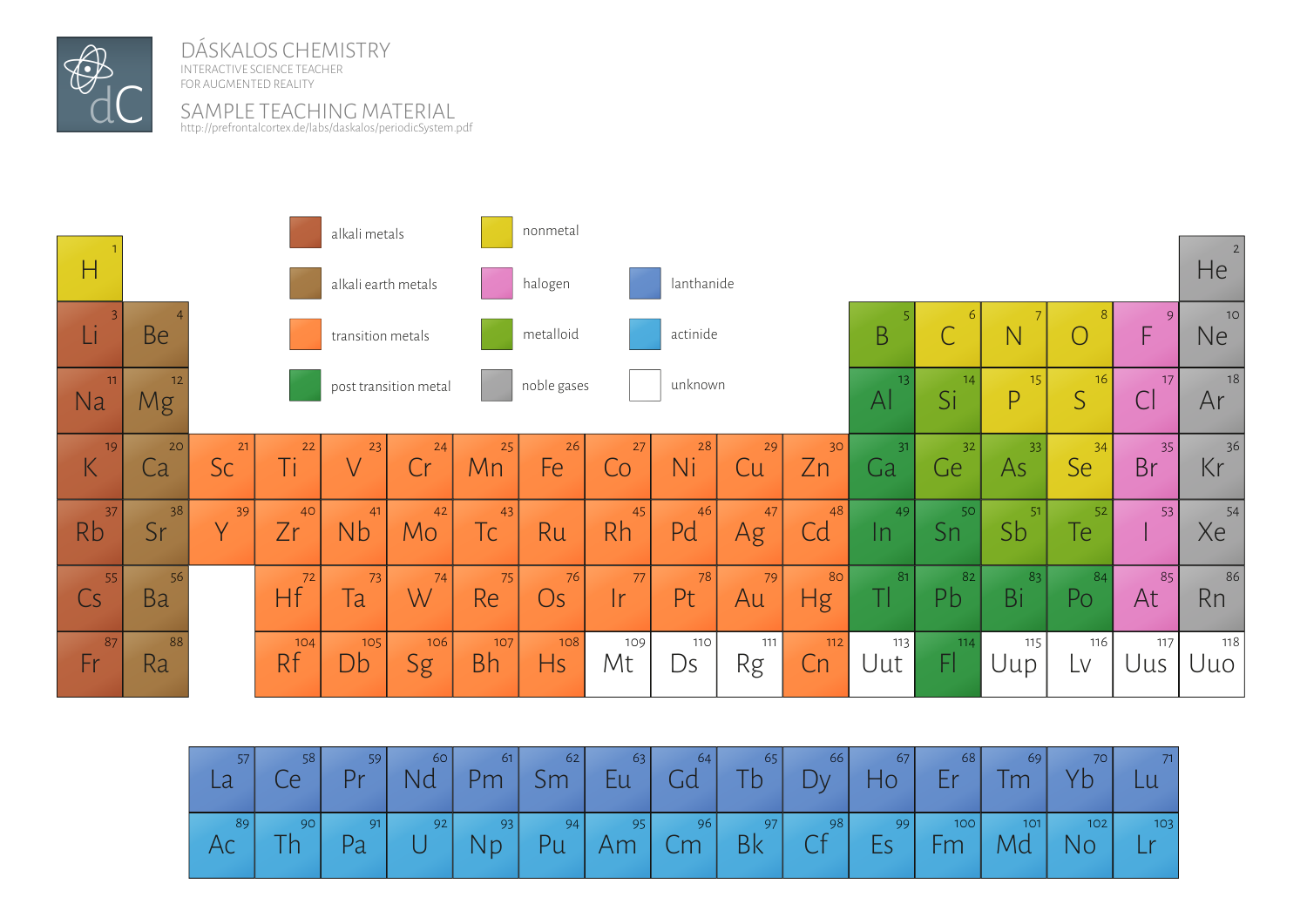

transition metals transition metals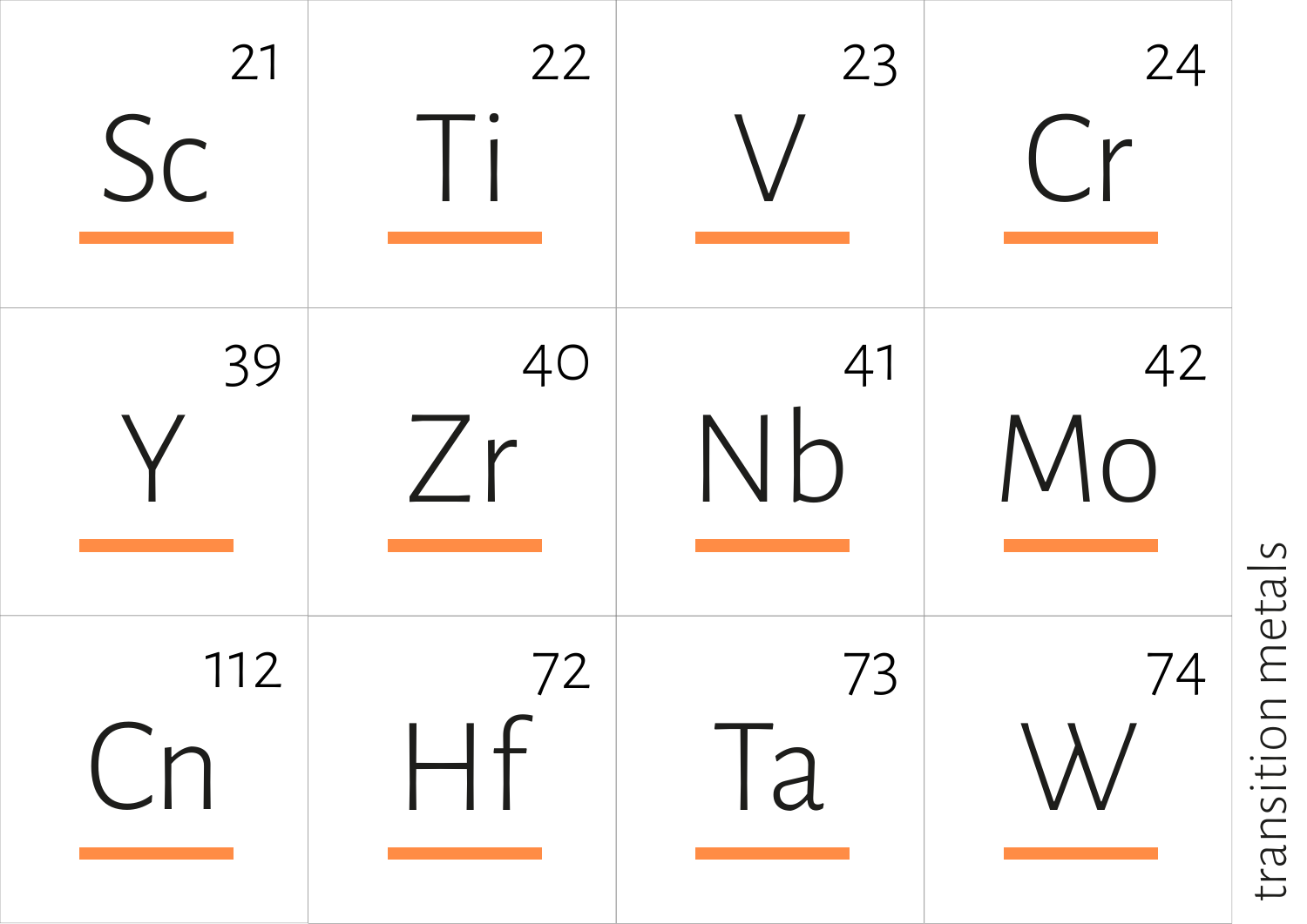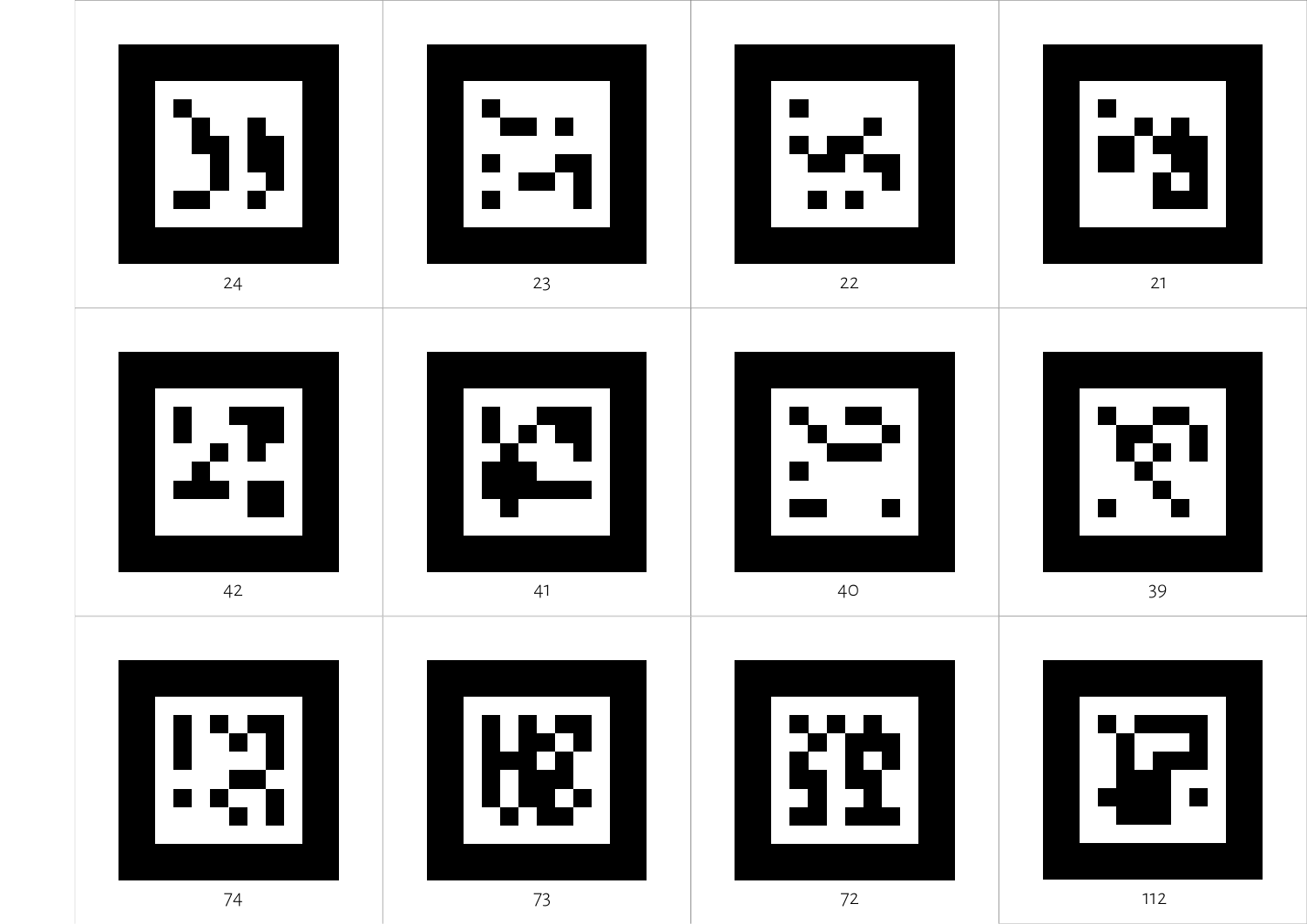

transition metals transition metals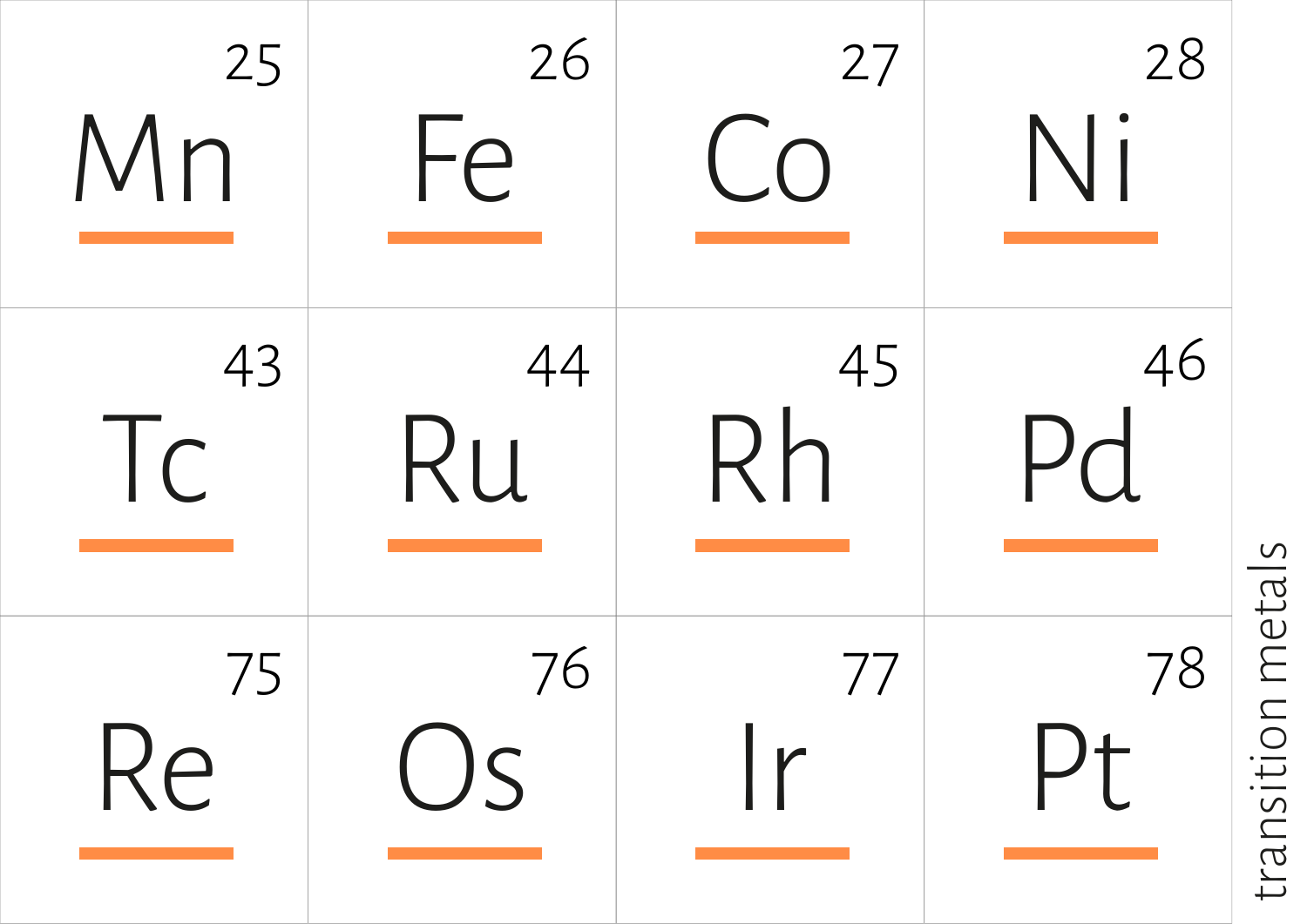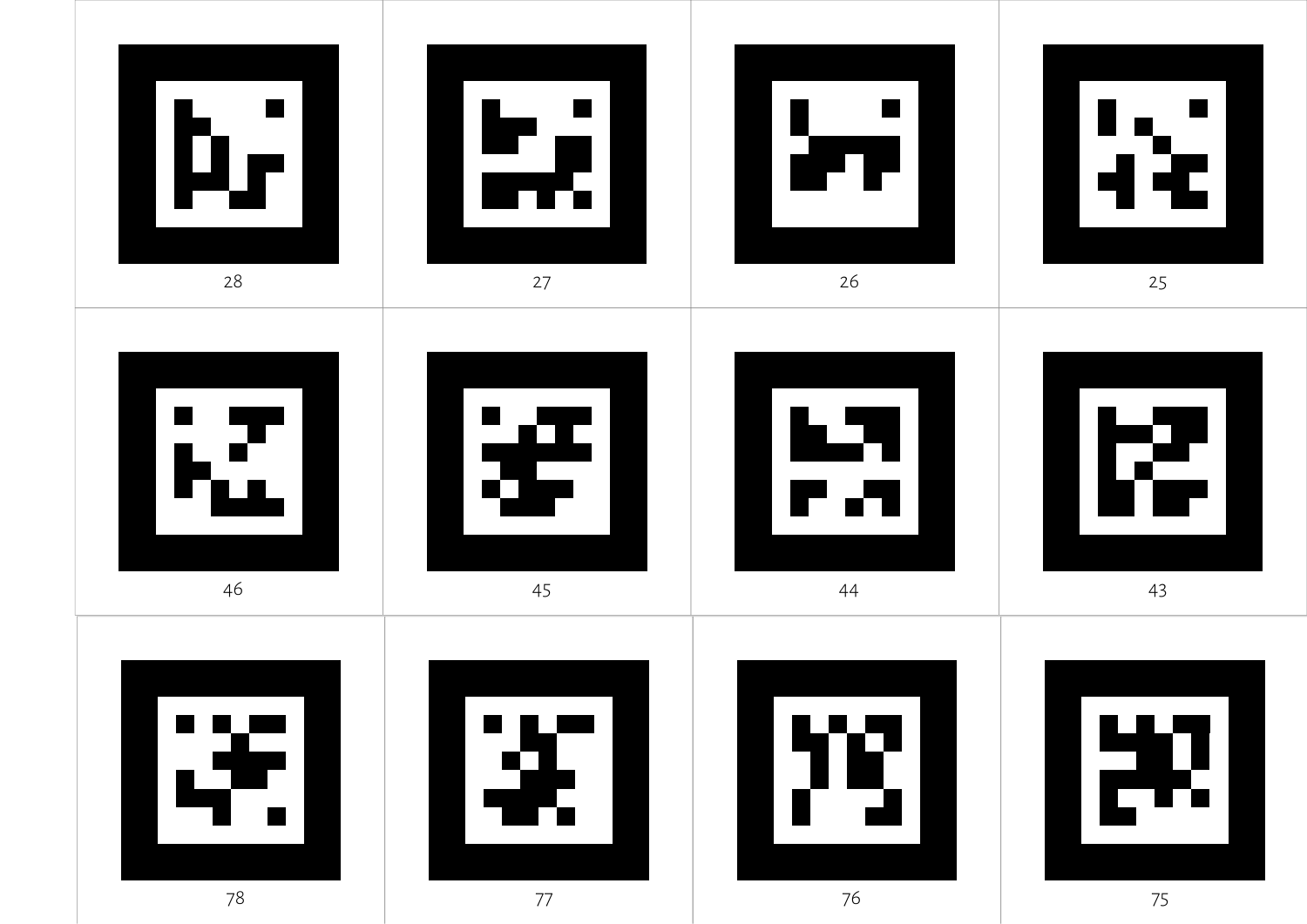

transition metals transition metals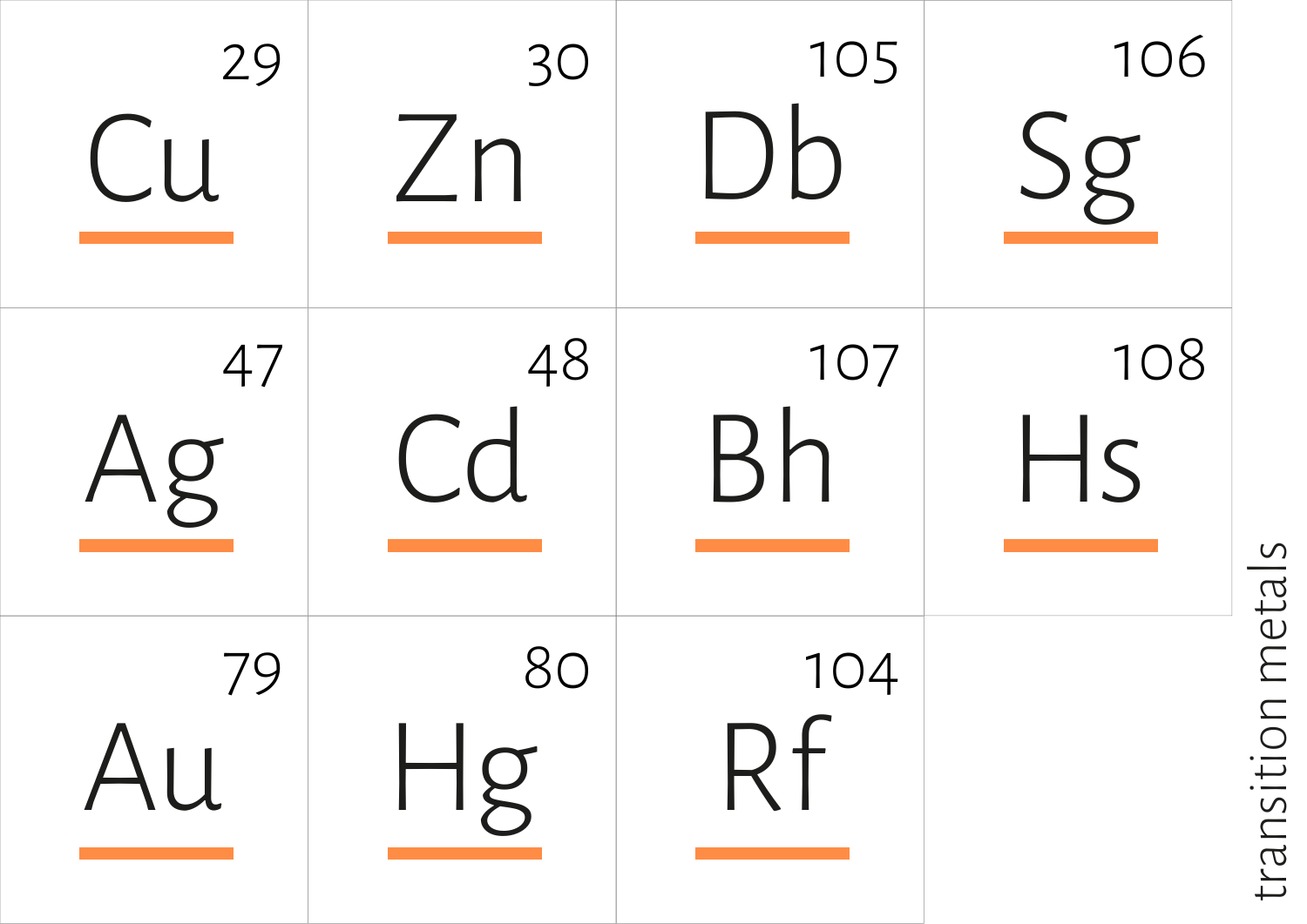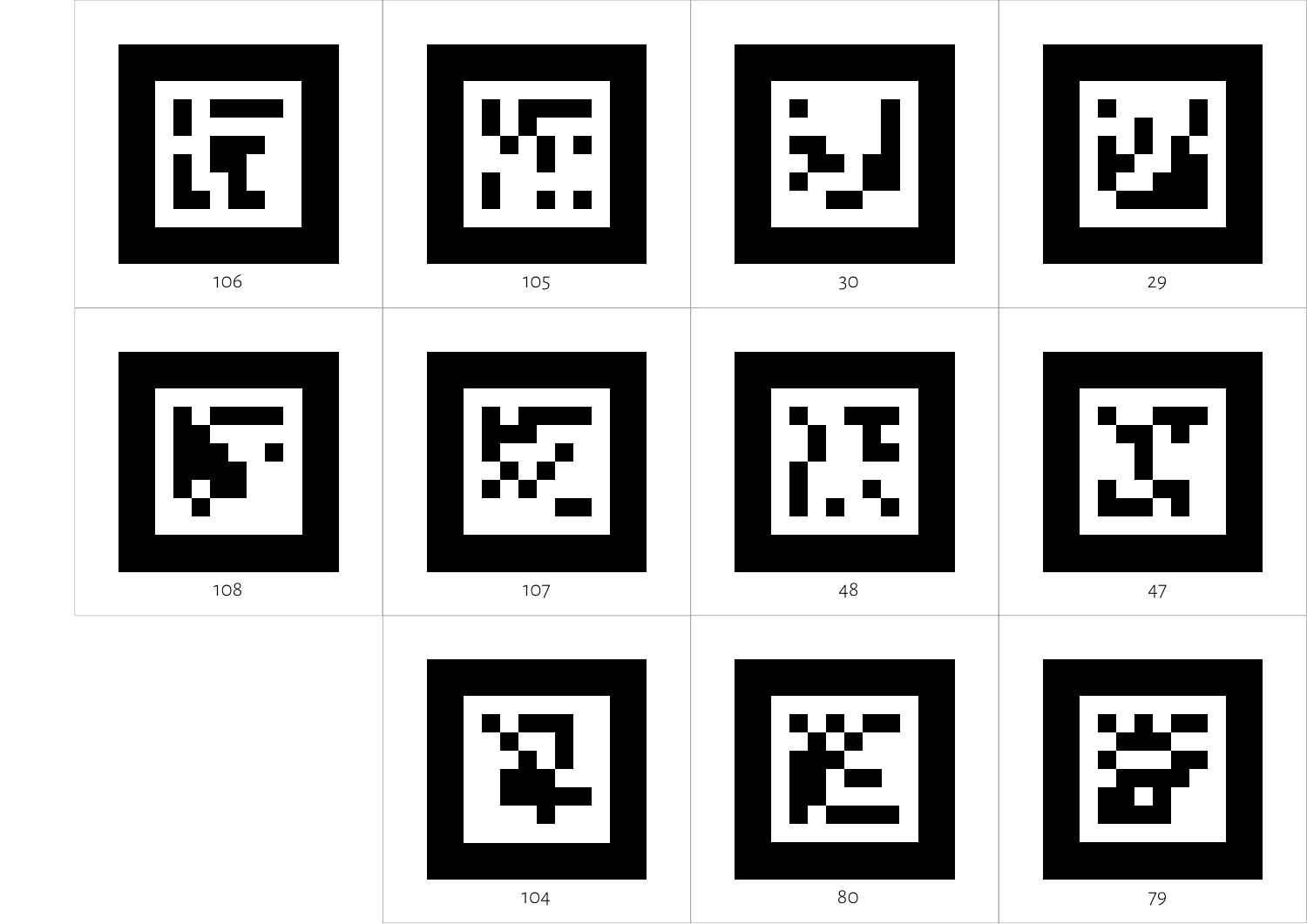

alkali metals alkali metals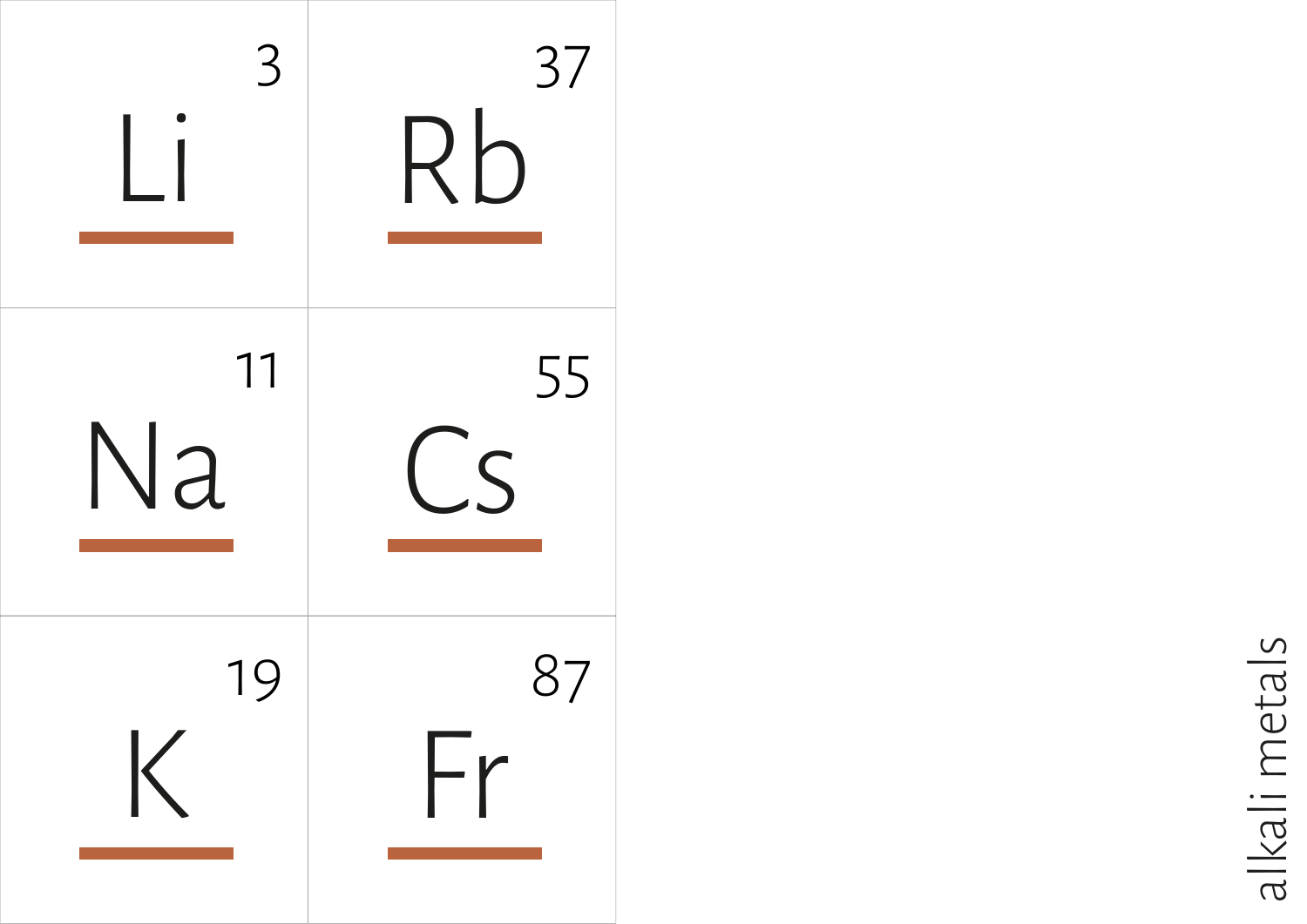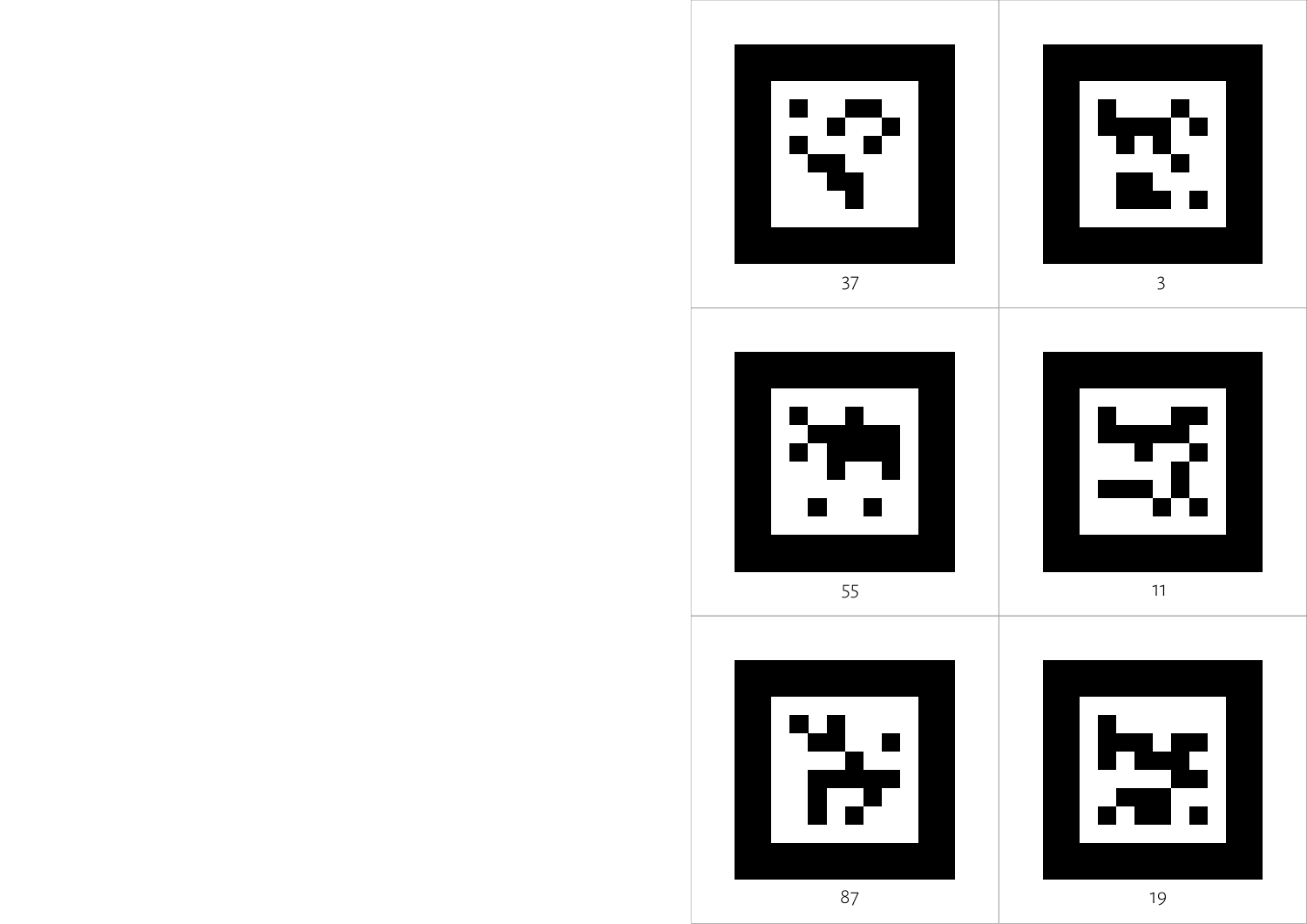

alkali earth metals alkali earth metals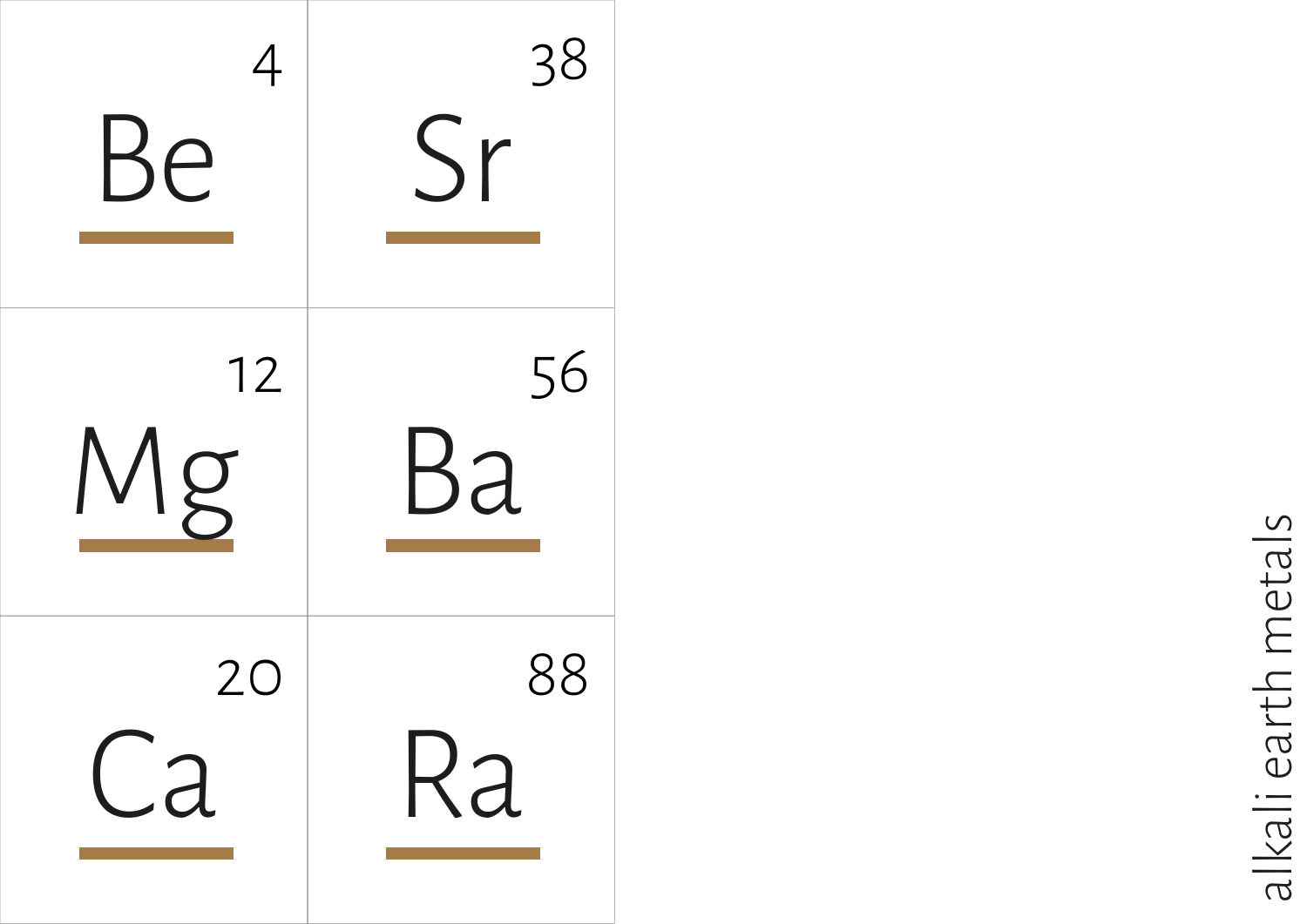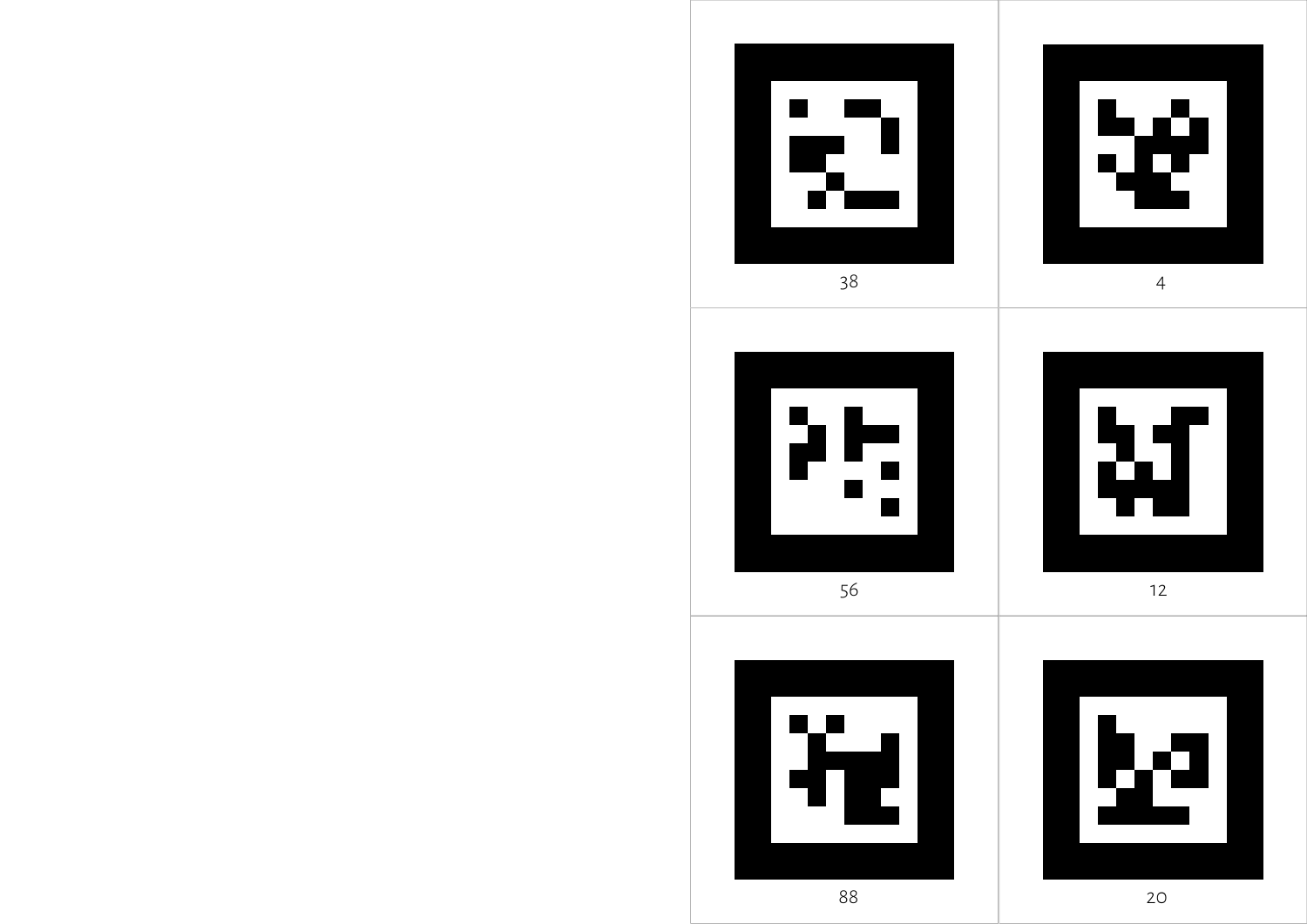

noble gases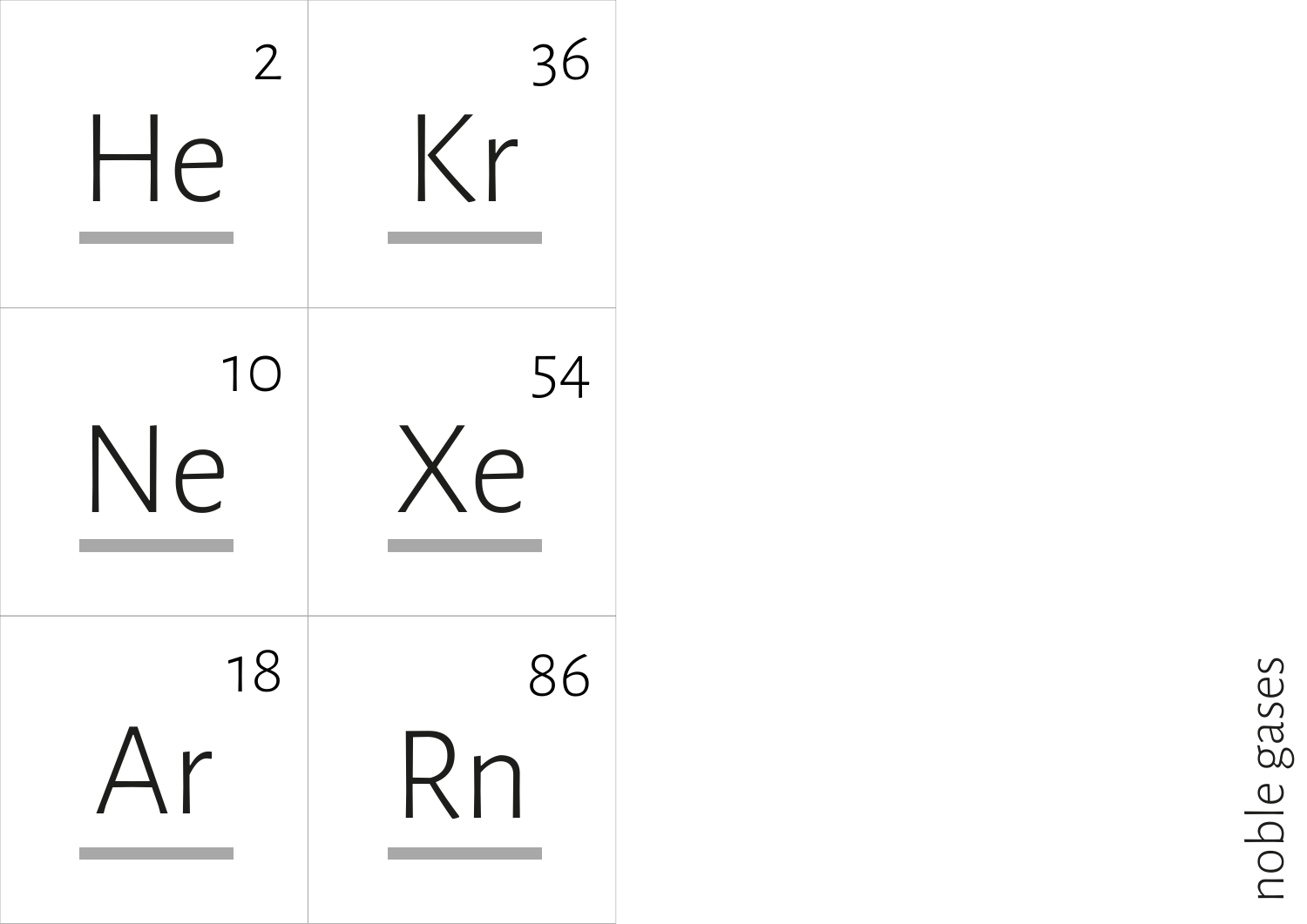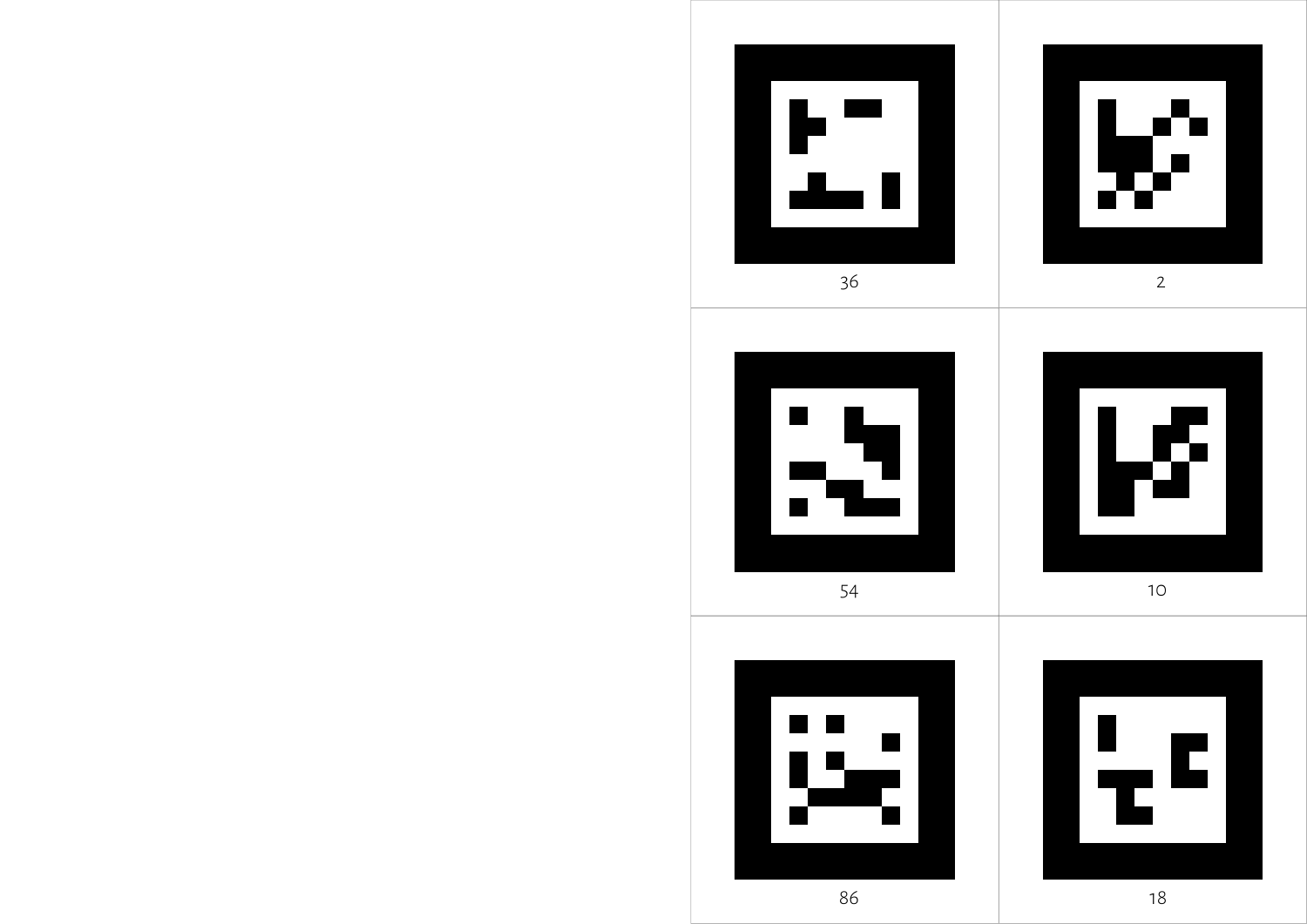

post transition metal post transition metal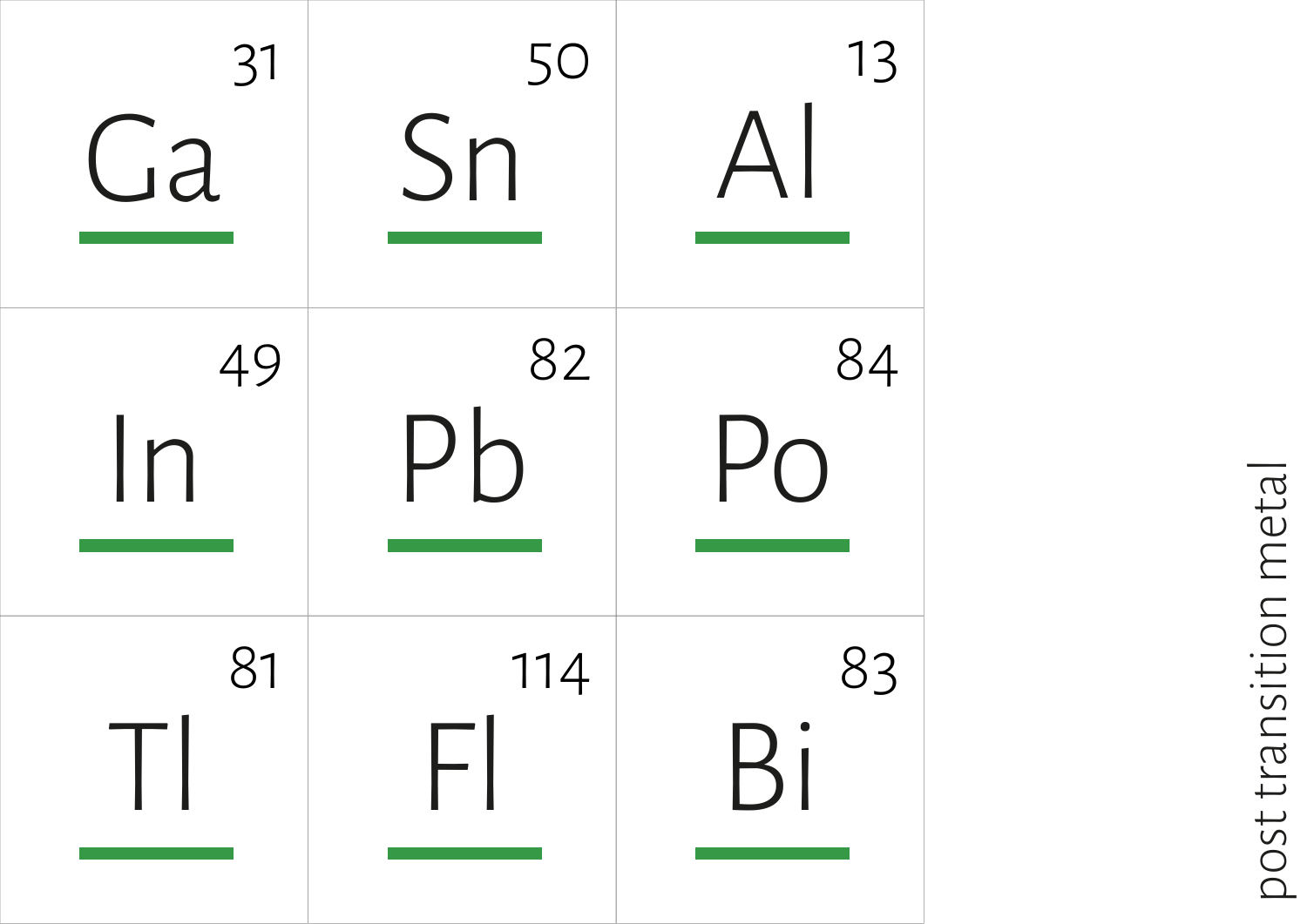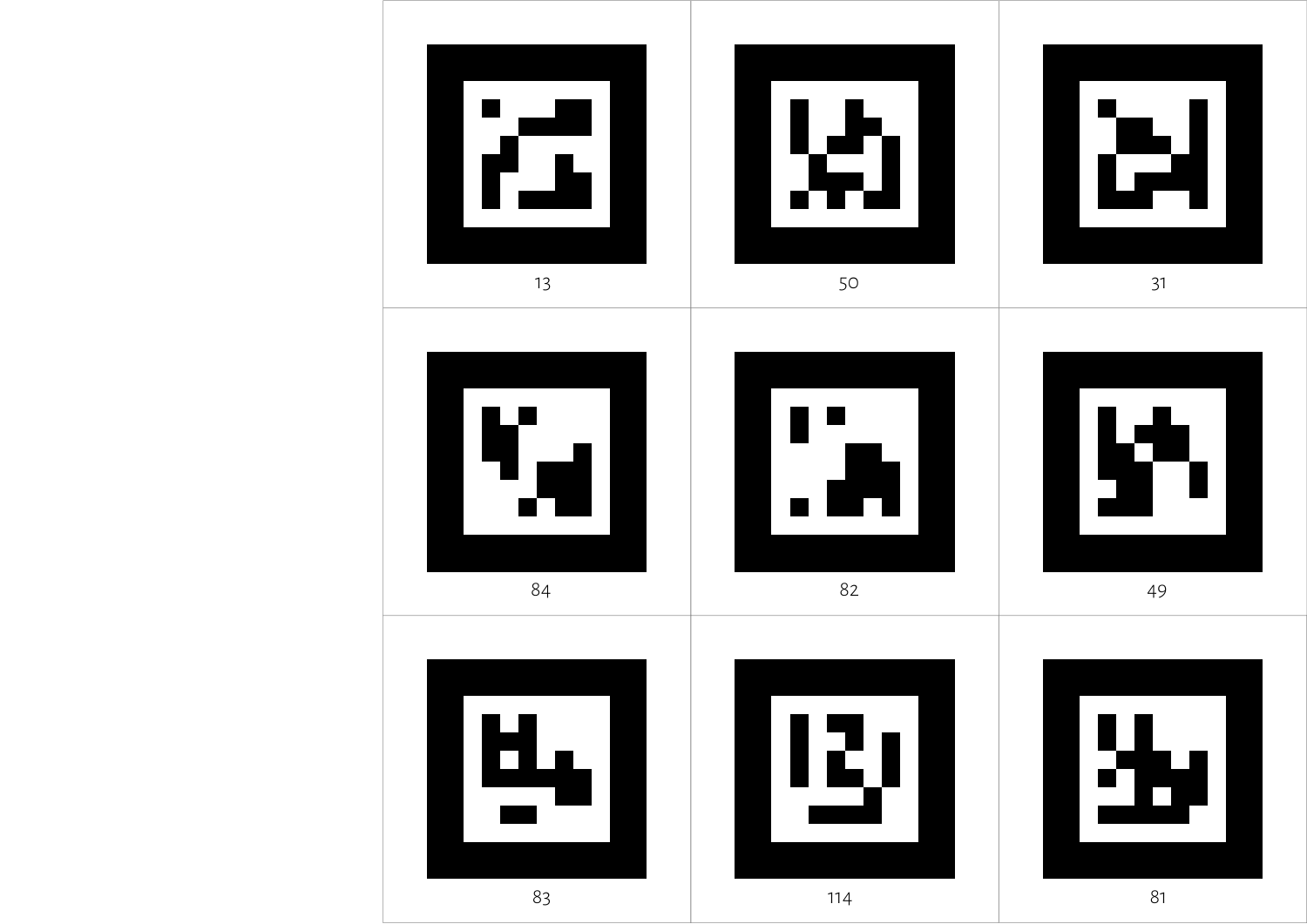

nonmetal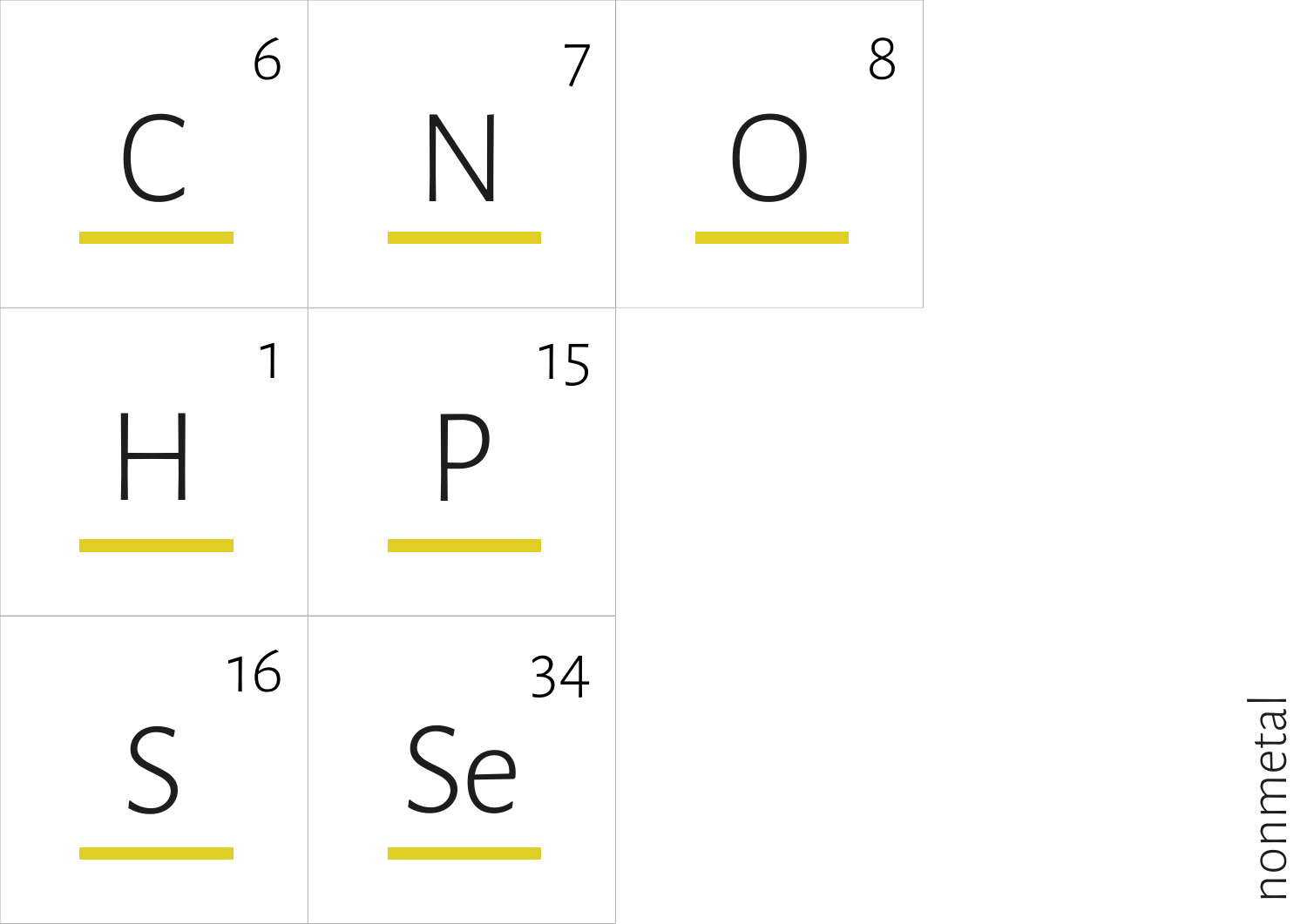













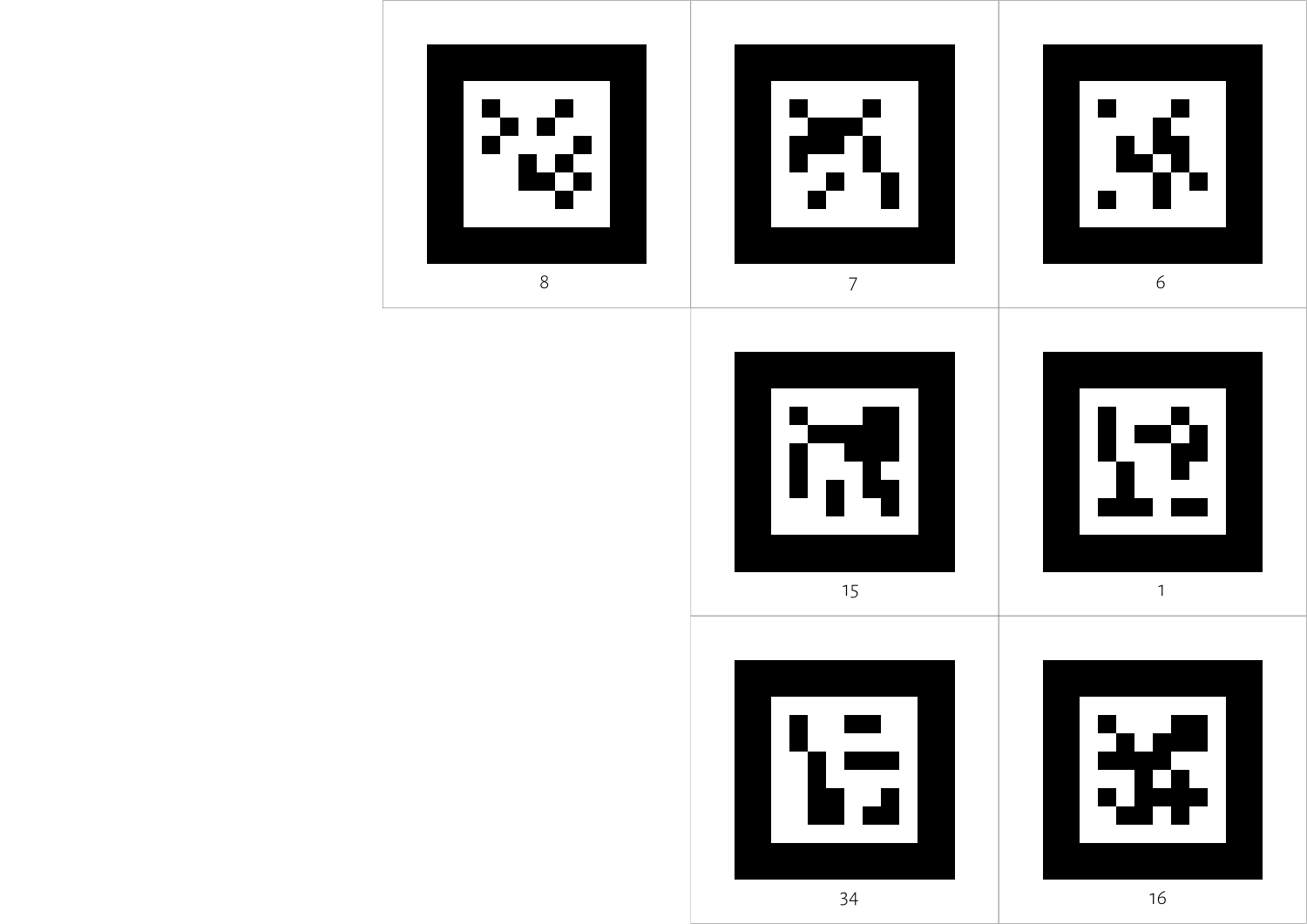

metalloid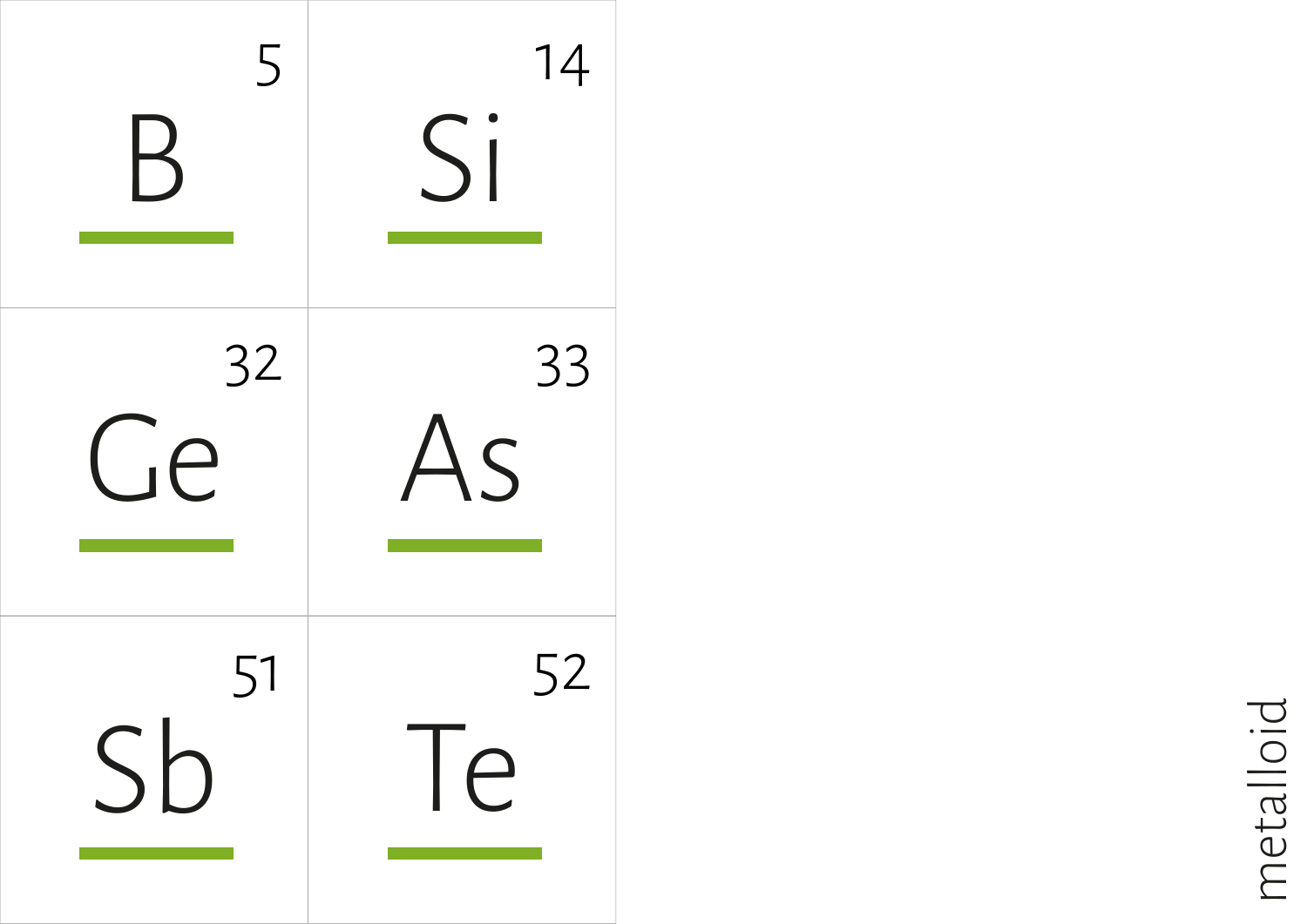



 $\overline{\phantom{a}}$  m





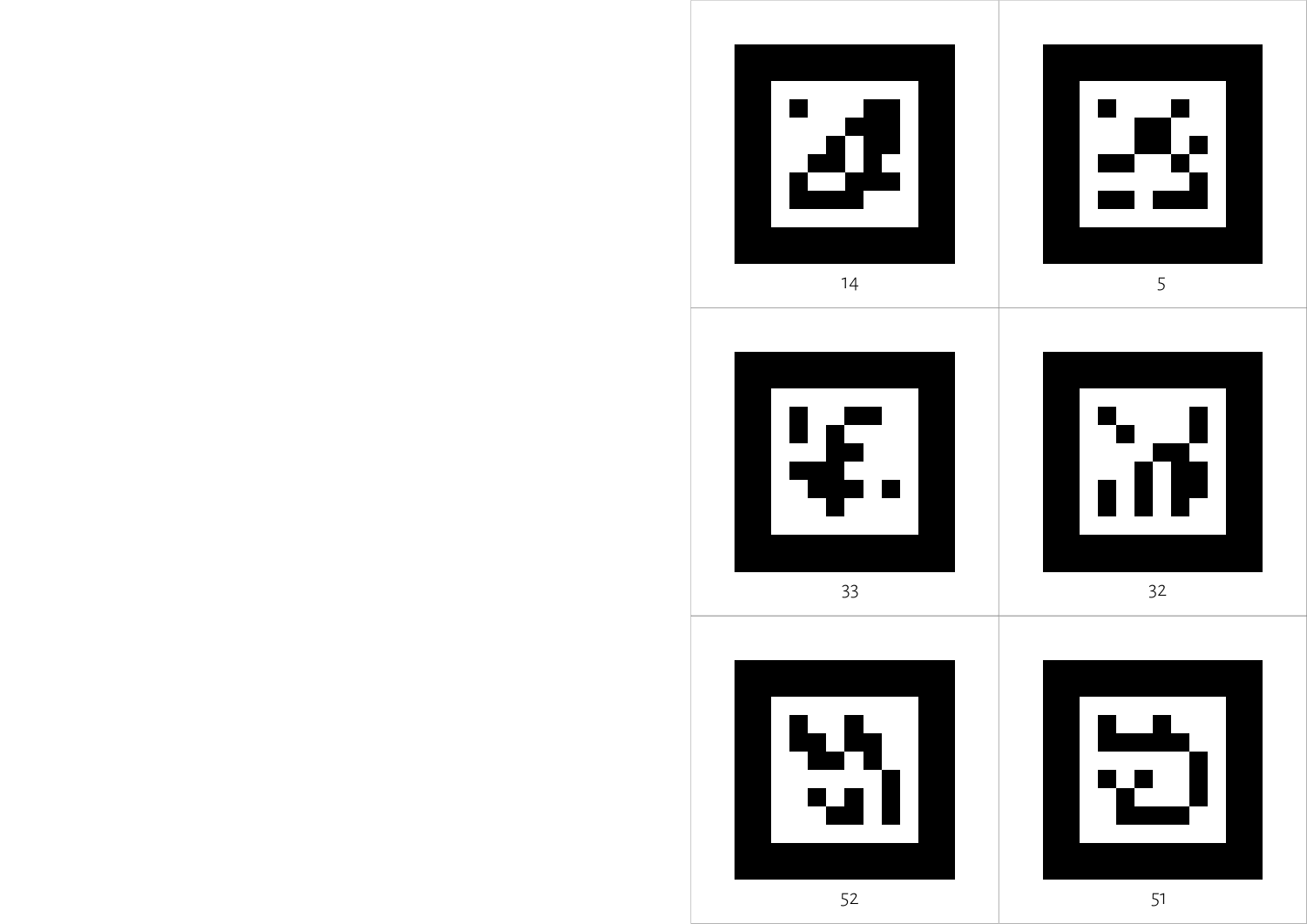

anthanide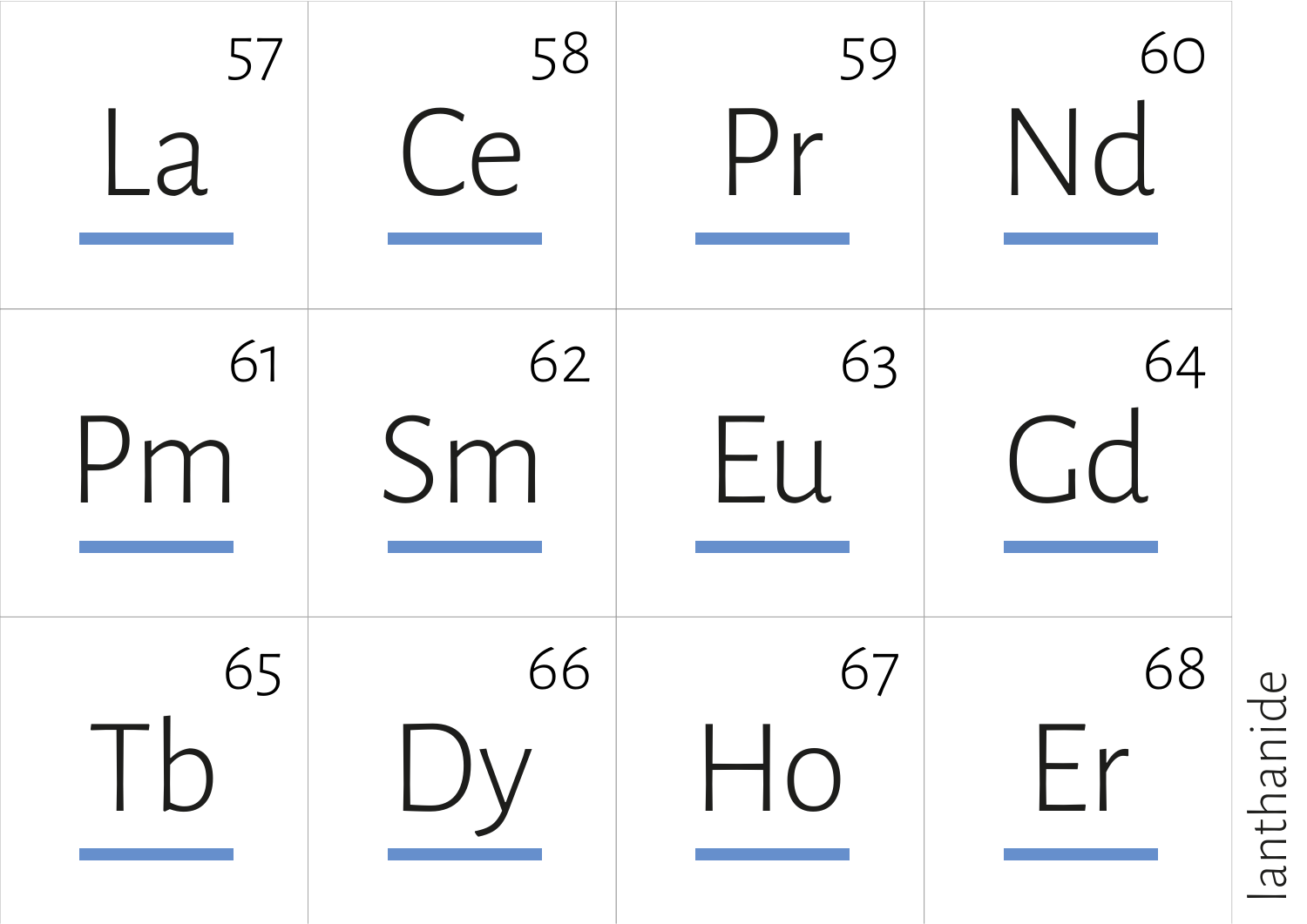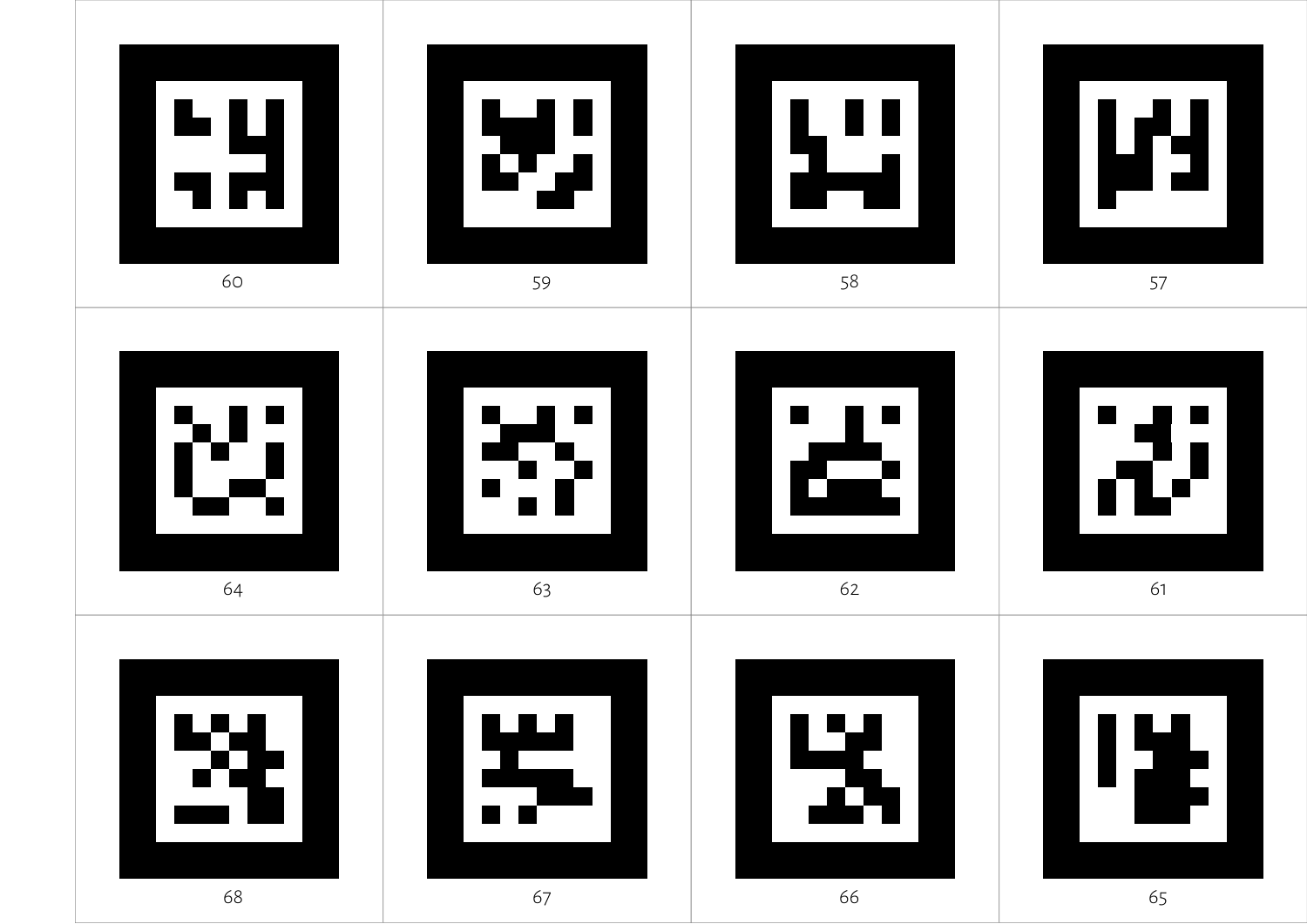

actinide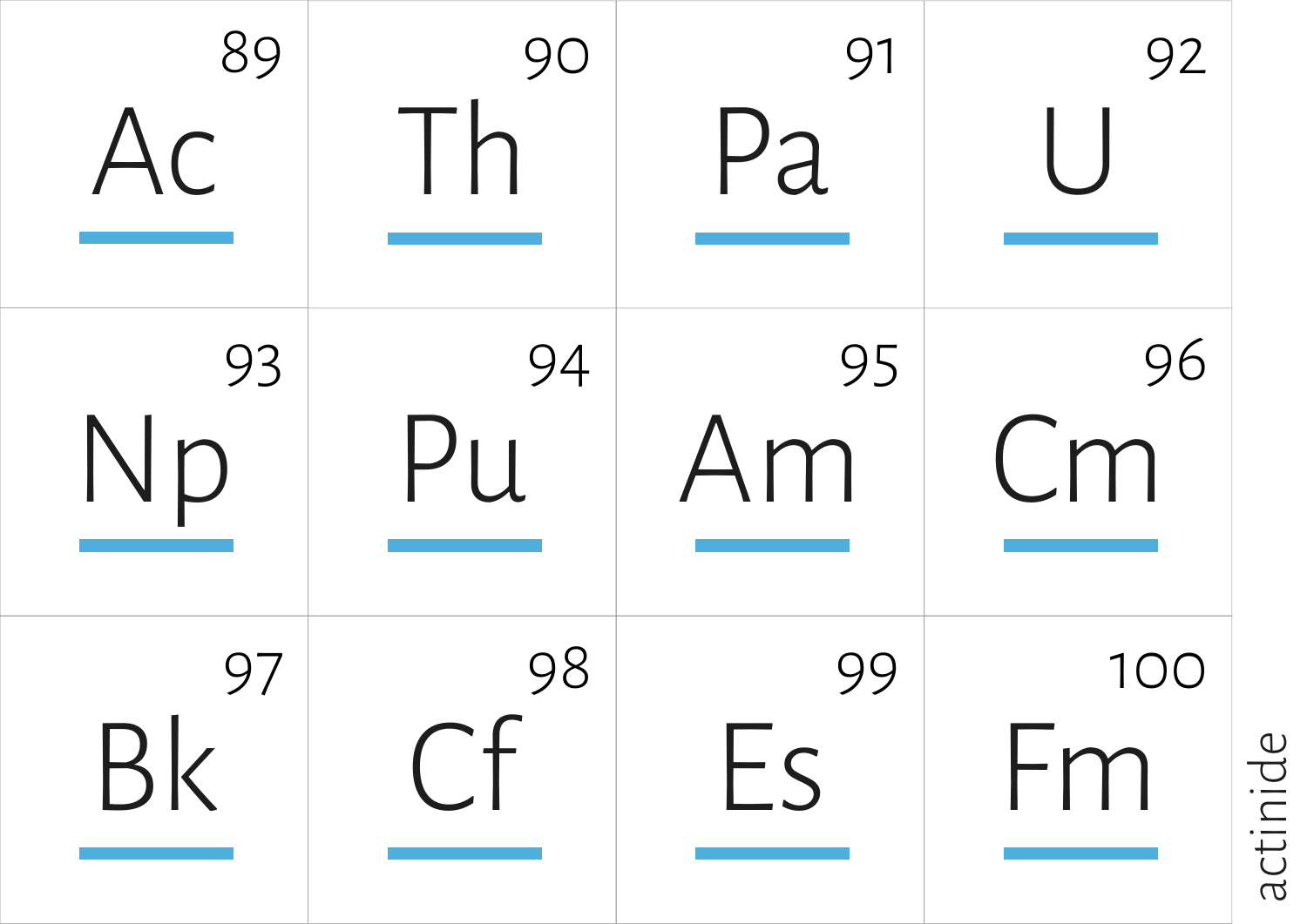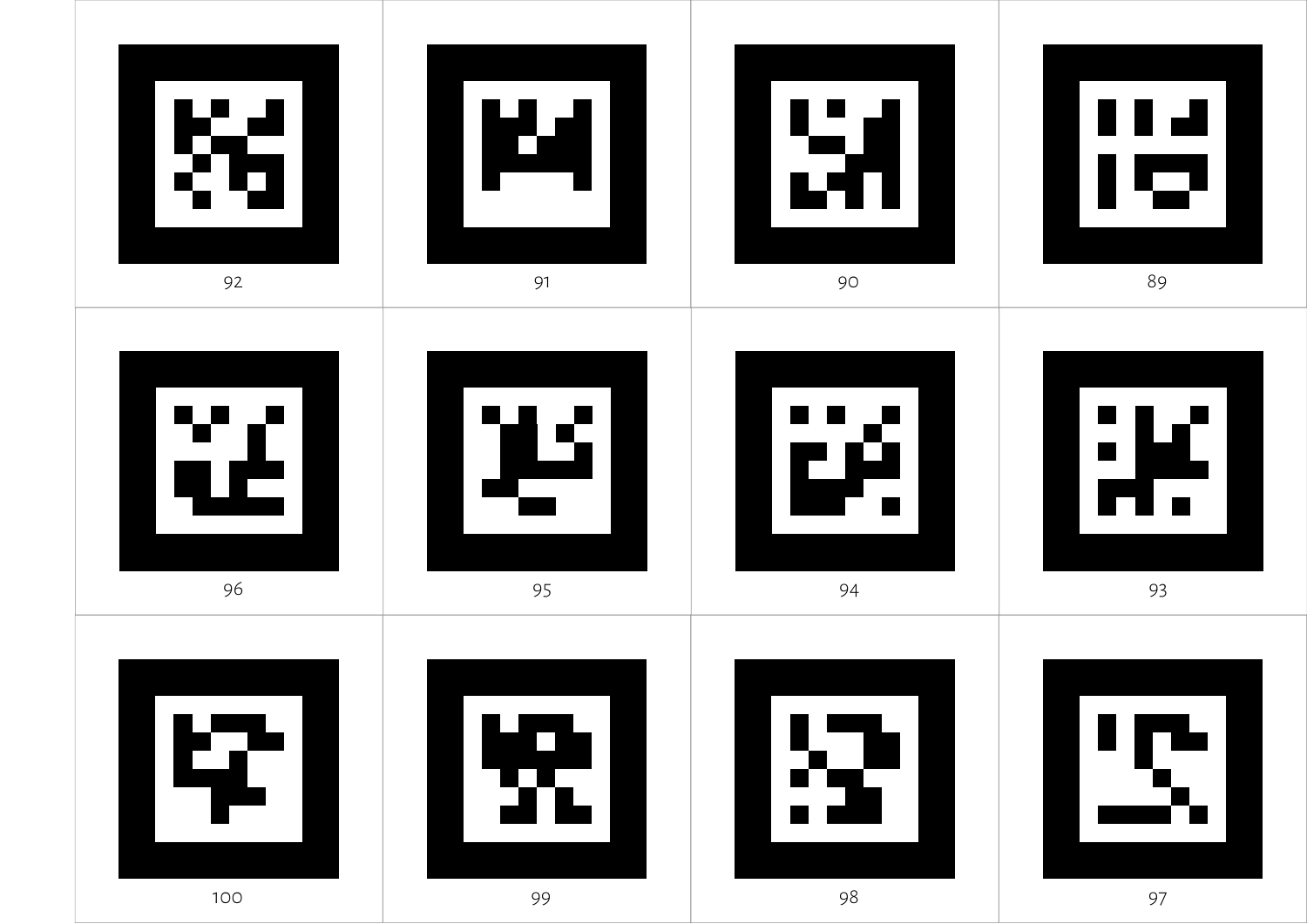

lanthanide<br>actinide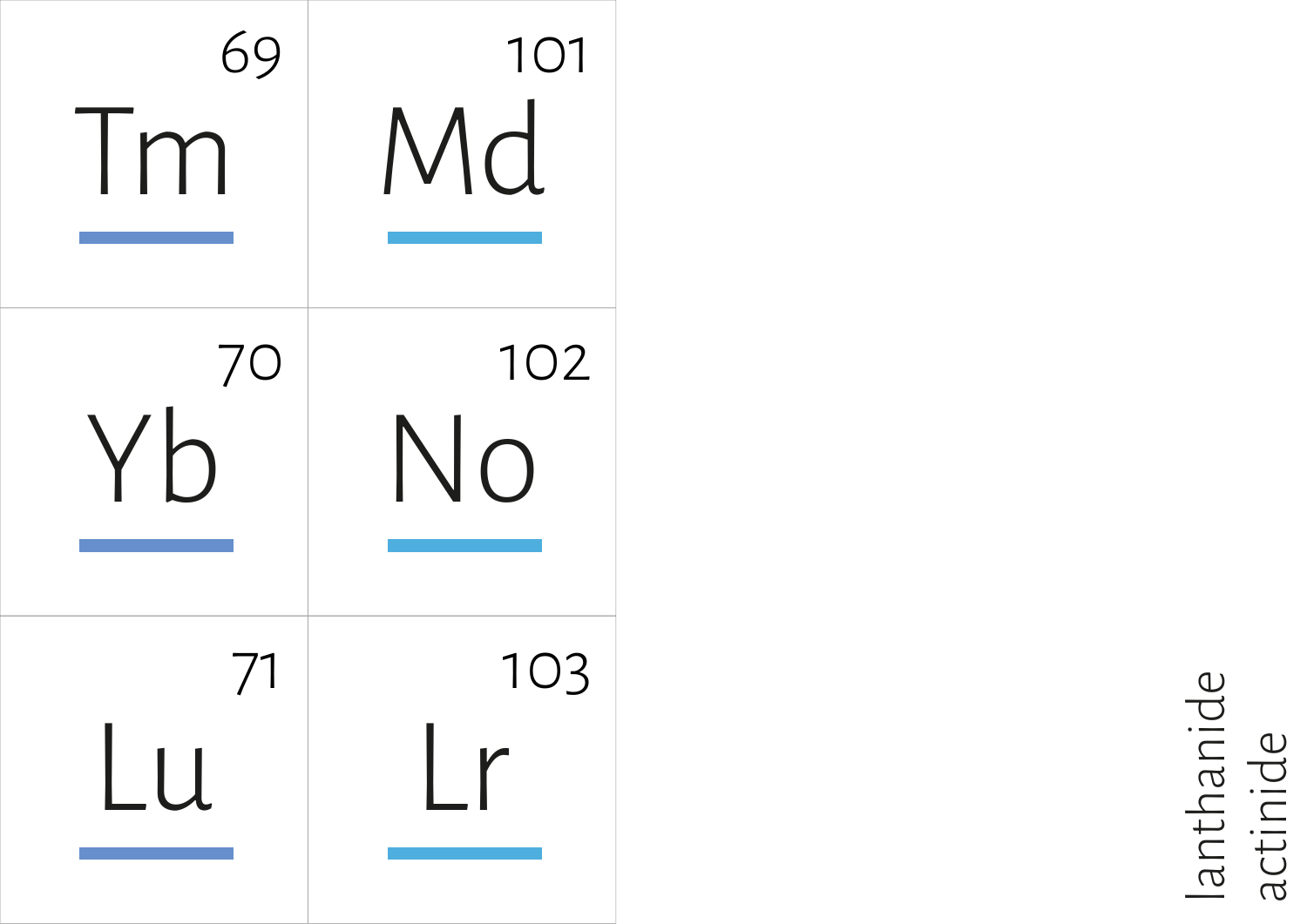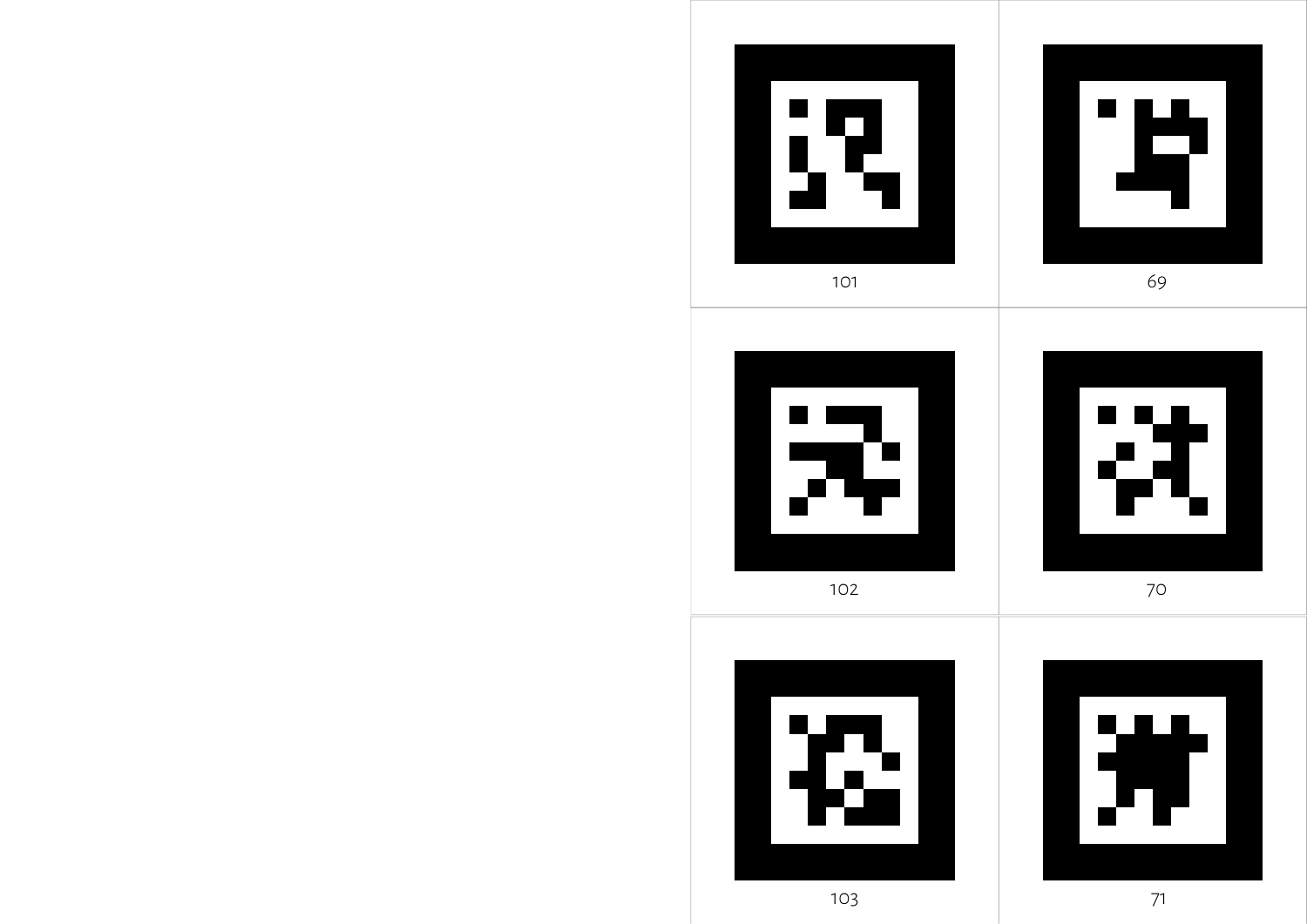| 109<br>Mt  | <b>110</b><br><u>DS</u> | 111<br>KQ  |
|------------|-------------------------|------------|
| 115<br>Uup | 116                     | 117<br>Uus |
| 113<br>Uut | 118<br>Uuo              |            |

## unknown category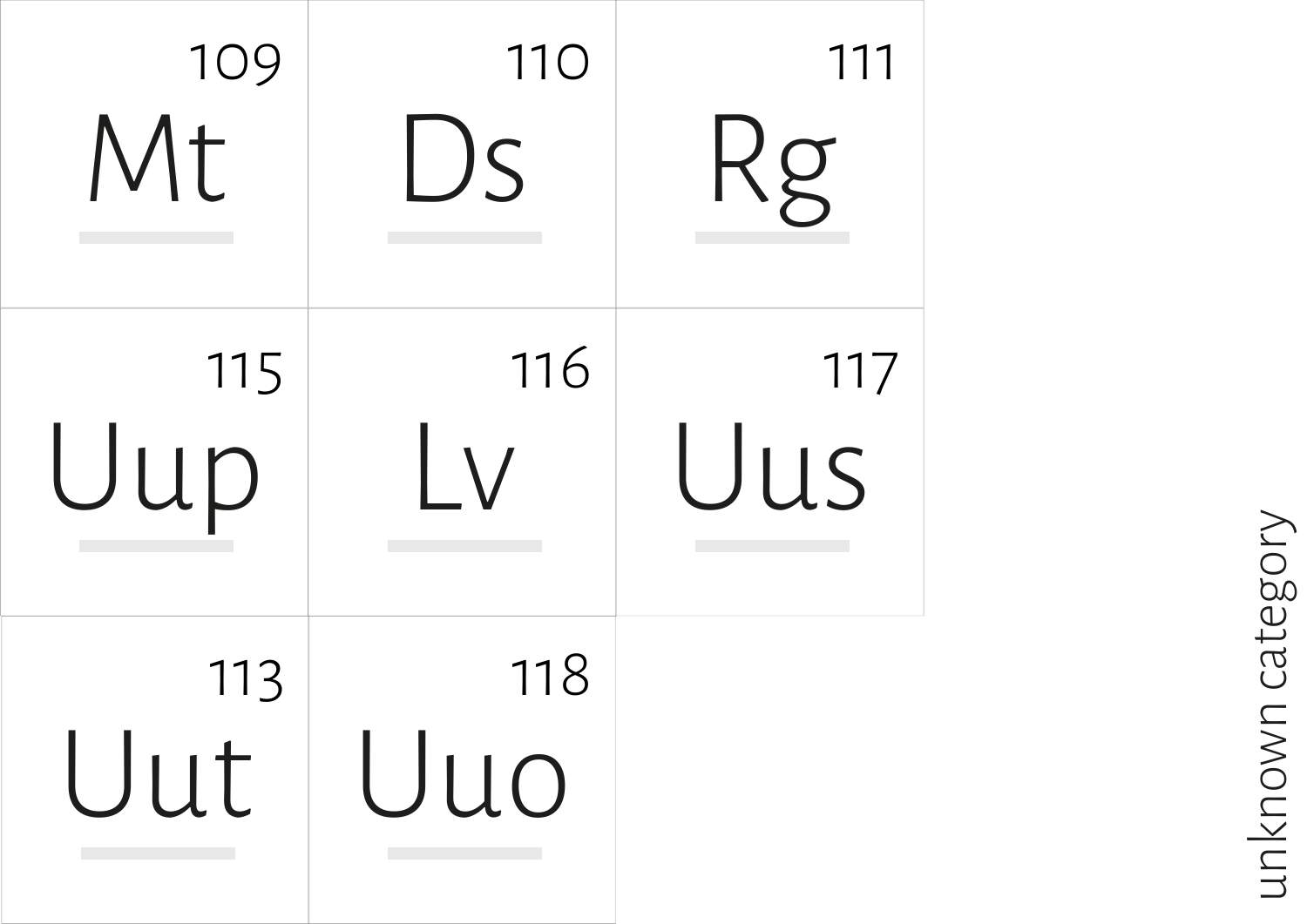



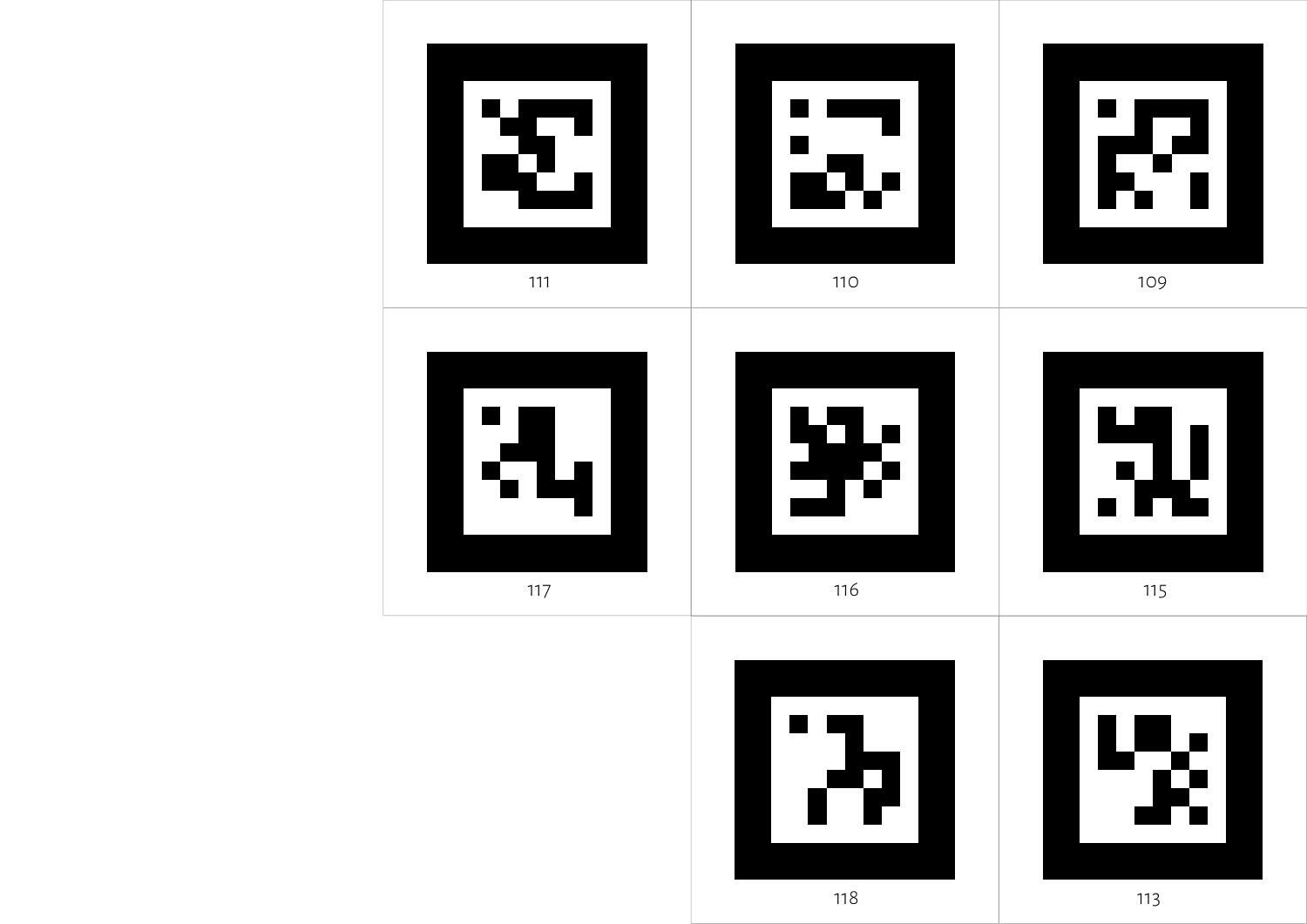

halogen